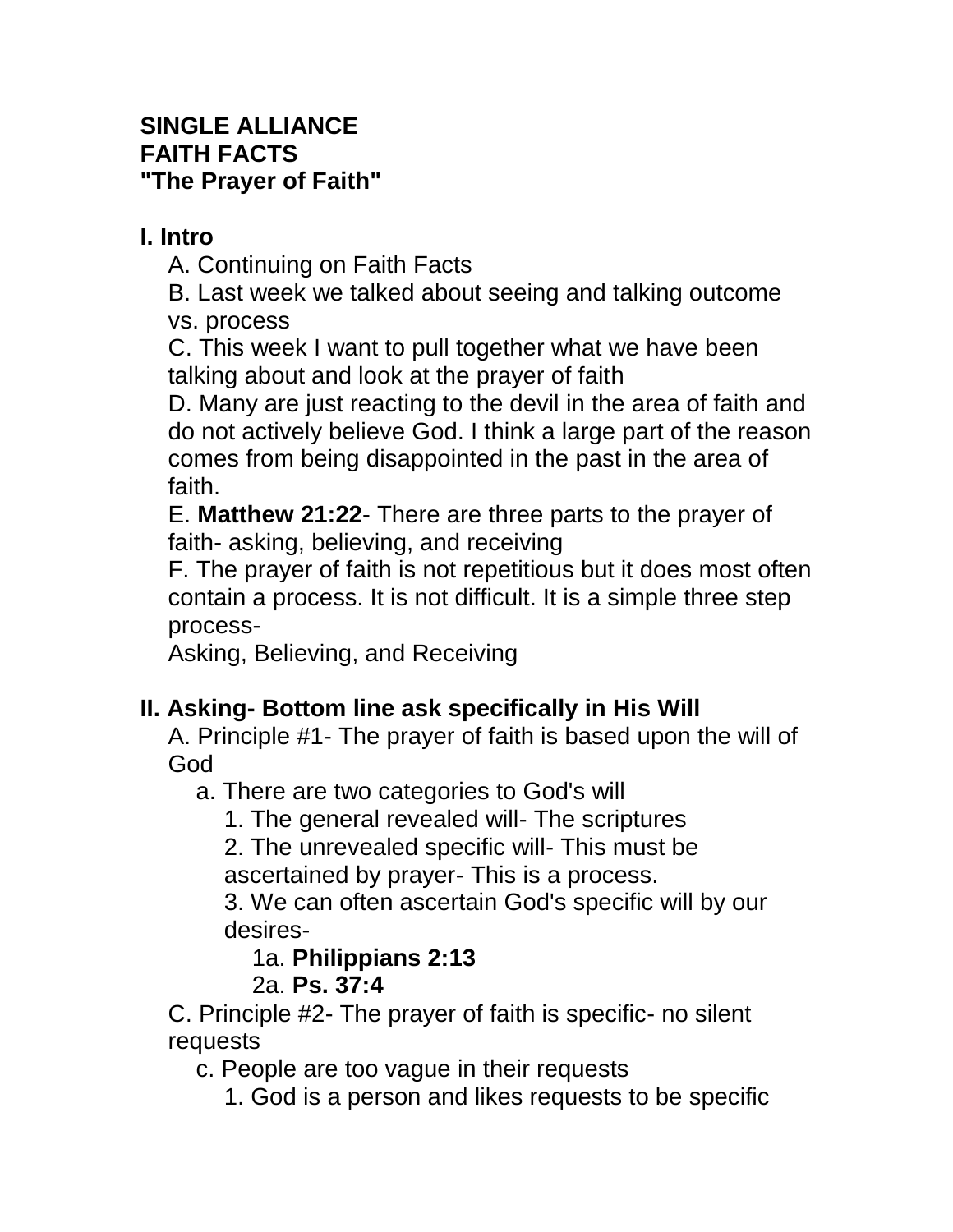2. We think since God knows everything we can be vague

- 3. **Matthew 6:8** We are to still ask
- 4. **Matthew 20:32**
- 5. **Mark 10:36**
- 6. **Mark 10:51**
- 7. Illustration- Cho- chair, desk, and bicycle

8. What if we ask for something that is not in line with His will. God has something to work with. He can say no and then tell you what His will is.

9. Throughout the Bible when someone asked something from God and they received, it was based upon specific requests

#### **III. Believing- bottom line- must have the assurance it is!** A.

B. Believing is after asking because you cannot believe you have received something until you have asked first. Also, I have found that until I have asked I have trouble coming to a place of believing.

C. Many deal with hope and think that it is faith- Hope is what can or will be, but faith is what IS. You have it now! D. Faith is of the heart- Our heart is the seat of self- Our heart has eyes

E. We must see ourselves being, having, and doing it before it can manifest

E. Reaching the place of believing can be quick or a process.

F. When can see it has ours then assurance that it is ours is present- **This is God's positive reply to your heart for what you have asked for. This is called being fully persuaded.**

G. By asking God to open our eyes and our seeing with our heart we can reach a place of assurance it is ours H. When we have the assurance we then must declare with our mouth and actions that we have it!